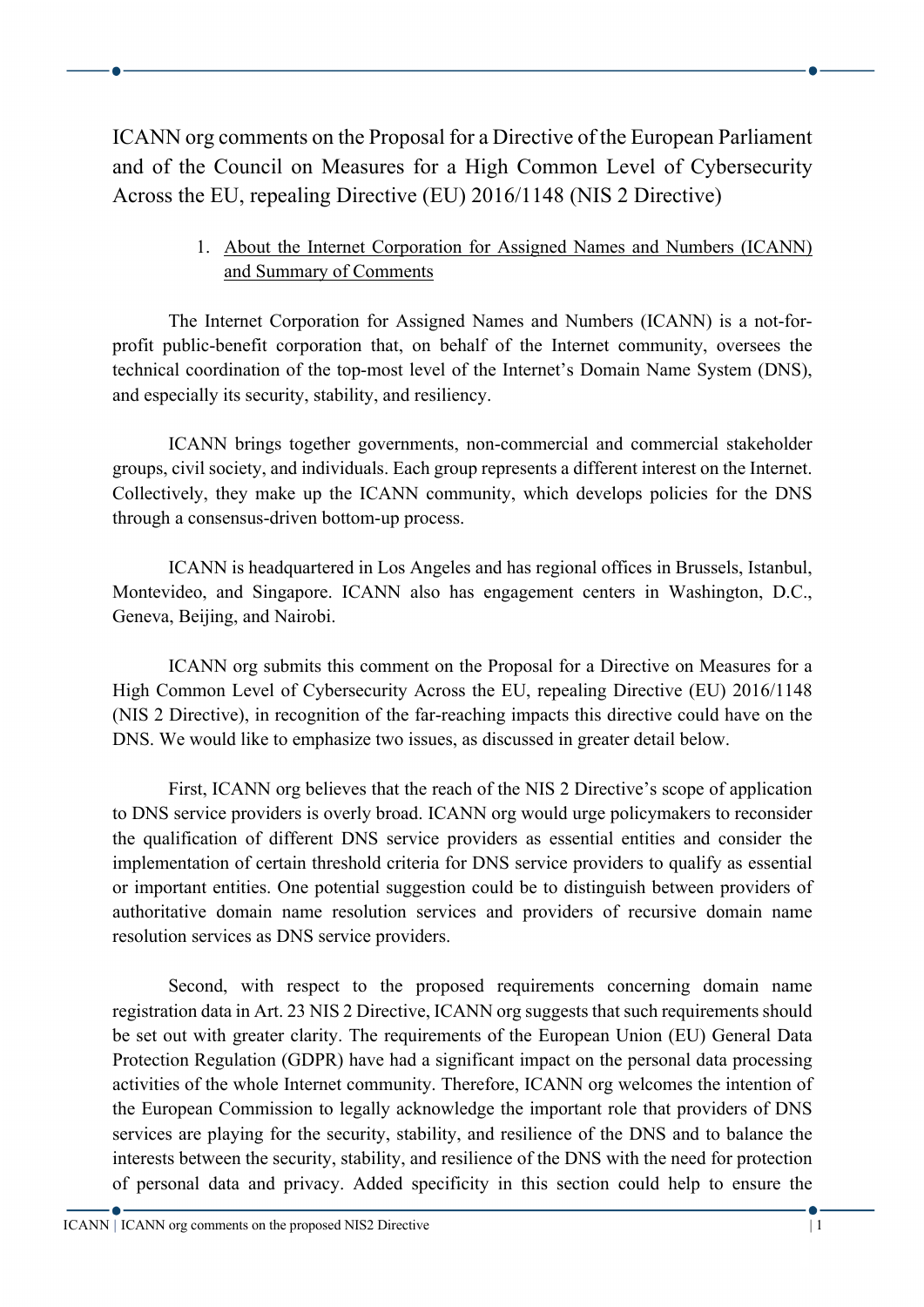availability of accurate and complete domain name registration data and to provide efficient access to domain name registration data for legitimate access seekers.

ICANN org would like to reference the ICANN community's extensive policy-making efforts concerning gTLD registration data, particularly since the GDPR went into effect. Notably, the ICANN community has recommended the implementation of consensus policy requirements for gTLD registrars and registry operators to collect a specific set of registration data elements (as identified in point c below).<sup>1</sup> These consensus policies could help to inform efforts to close some of the gaps ICANN org has identified in Art. 23 NIS2 Directive, for example, a need to specify what registration data elements should be required to make such data "complete."

#### 2. Concerns Regarding the NIS 2 Directive's Broad Scope

The scope of the NIS 2 Directive is set out in its Art. 2. ICANN org brings to the attention of the European Commission that this scope is overly broad, particularly as applied to DNS service providers.

Micro and small enterprises, within the meaning of Commission Recommendation 2003/361/EC, are explicitly not in scope per Art. 2(1) NIS 2 Directive. Art. 2(1) NIS 2 Directive, however, brings micro and small enterprises back in scope if they are classified as DNS service providers, as referred to in point 8 of Annex I.

Art. 4 (14) NIS 2 Directive classifies a "DNS service provider" as an entity that provides either recursive or authoritative domain name resolution services to Internet end users or other DNS service providers. Recital 15 states that this directive should apply to all providers of DNS services in the DNS resolution chain, both recursive resolvers and operators of authoritative servers for the root zone, for top level domains, and for all other levels of the name tree. This is an extremely broad scope.

The domain name system consists of two conceptually independent systems: the publication side (referred to as "authoritative domain name resolution services" in Art. 4 (14) NIS 2 Directive), and the resolving side (referred to as "recursive domain name resolution services to Internet end users or other DNS service providers" in Art. 4 (14) NIS 2 Directive).

The publication side includes the authoritative name servers: the root name servers are authoritative for the root zone, top level domain name servers for TLD zones, and so on. This can be viewed as an inverted tree structure, with the root at the top. In a simplified view, all authoritative name servers are part of this single tree, and all authoritative name servers provide a service to the Internet by making their data available. This service may be offered to persons

<sup>&</sup>lt;sup>1</sup> See Final Report of the Expedited Policy Development Process on the Temporary Specification for gTLD Registration Data, at Recommendation 5, https://gnso.icann.org/sites/default/files/file/field-file-attach/epdpgtld-registration-data-specs-final-20feb19-en.pdf.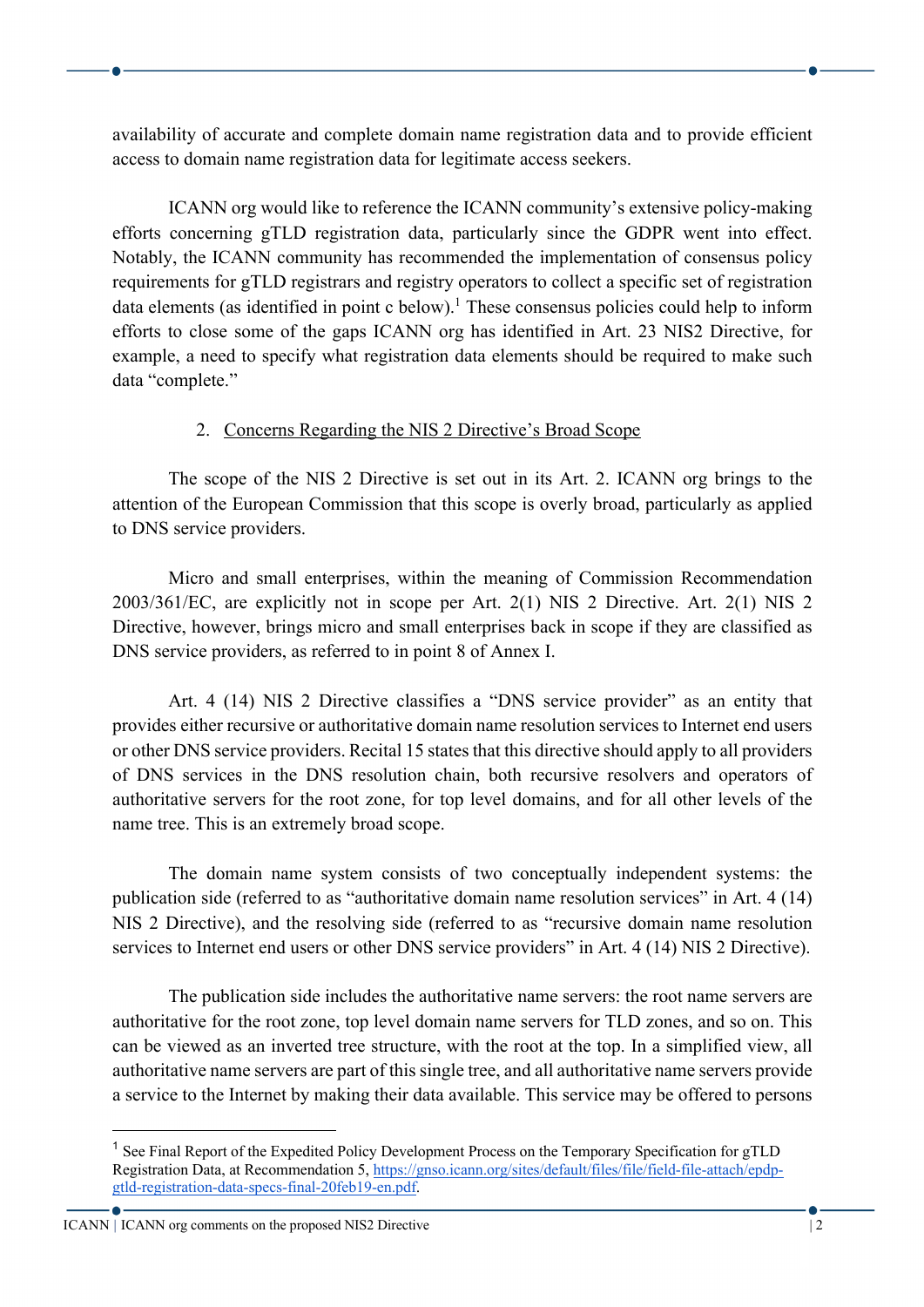in the 27 EU Member States as well, making all these authoritative name servers, regardless of location, ownership, or content, potentially subject to the NIS 2 Directive, pursuant to Art. 2(2).

The consuming side of the domain name system is the part that uses (resolves) the data, published by the authoritative name servers, to find information such as Internet addresses belonging to a domain name. In a simplified view, recursive resolvers traverse the DNS tree, from the root to the leaves, on behalf of the end users. However, the reality is far more complex. Recursive resolvers that traverse the DNS tree can work on behalf of forwarders, which forward DNS requests on behalf of specific applications or end users. Often, multiple forwarders or recursive resolvers are involved in resolving a single domain name. Recursive resolvers may have various strategies to resolve names more efficiently, which may depend on the topological location of the authoritative servers involved. In short, at any point during a name resolving process, a forwarder, recursive resolver, authoritative name server, or a domain name may be involved that is associated with an entity in any of the 27 EU Member States.

Many entities such as sole traders, partnerships, private limited companies, charities, community groups, social enterprises, and individuals fall into the NIS 2 Directive's category of essential entities if they host their own domain name or help others with such hosting. For clarity, when we refer to hosting a domain name we refer to operating its authoritative name servers. To illustrate the size of the scope relating to hosting a domain, currently more than 46 million domain names are registered under TLDs (known as country code TLDs) that represent the country names of the 27 EU Member States, while many entities in the 27 EU Member States host domain names that are registered outside these country code top-level domains.

Additionally, many of the aforementioned entities operate their own recursive resolvers to serve their members and employees. To illustrate the size of the scope relating to recursive resolvers, more than 6 million individual recursive resolver addresses query the ICANN Managed Root Server (IMRS) daily. At least 22% of these addresses are allocated to entities in the EU.

The entities that operate authoritative name servers or recursive resolvers, often not otherwise classified as essential or important, are currently deemed in scope of the NIS 2 Directive simply because they host a domain name or operate a recursive resolver. This classification would lead to additional administrative burdens and compliance costs that would act as a deterrent to hosting a domain or operating a recursive resolver, which increases the threshold of participation in online presence and increases their dependency on third-party hosting and resolving services.

One specific authoritative domain name resolution service to note is that of root name service. Given the tree-like structure of the domain name system, the root of the DNS is a critical component of all domain name resolutions: the vast majority of recursive resolvers begin the resolution process of any domain name by obtaining "referral" information for toplevel domain name servers from one of 13 root server "identities" (implemented using 13 IPv4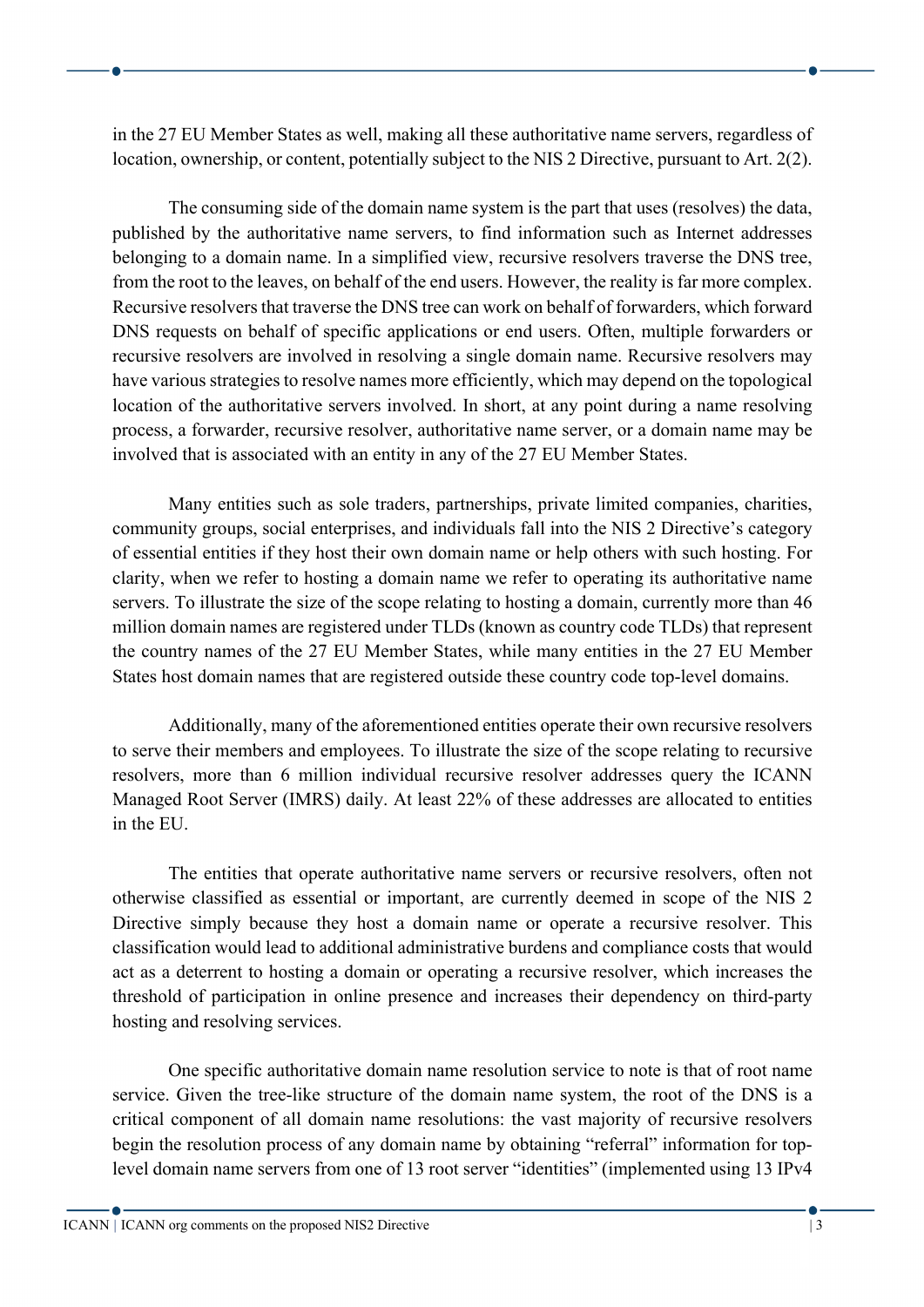and 13 IPv6 addresses on over 1,000 individual machines globally). While this service, available to all users of the DNS regardless of location, has operated since the creation of the DNS in the mid-1980s without a single period of end user-visible interruption, root name service is provided by 12 independent organizations around the world on a voluntary basis at no cost to the users of that service. That is, the 12 independent organizations, which include RIPE-NCC in the Netherlands and Netnod in Sweden, provide root name service for the greater good of all Internet users, not for revenue. If undue, and in 10 of 12 cases, extra-territorial, regulatory oversight were to be applied by the EU, it is possible such voluntary service would no longer be feasible, resulting in a potential fundamental restructuring of how root name service is provided with unknown long-term consequences.

Therefore, ICANN org would welcome a discussion about the scope of DNS providers qualifying as essential or important entities and the implementation of certain threshold criteria for DNS service providers to qualify as essential or important entities.

A possible avenue that may be pursued in this regard could be to distinguish between providers of authoritative domain name resolution services and providers of recursive domain name resolution services as DNS service providers.

Providers of authoritative domain name resolution services should only qualify as essential entities if they serve domains of essential or important entities. Ideally, the qualification as an essential or important entity would follow the qualification of the entity for which the provider of authoritative domain name resolution services serves the domain. In other words, if the provider of an authoritative domain name resolution service serves the domain of one or more entities qualifying as essential entities, the provider of authoritative domain name resolution services would also qualify as essential entity. Whereas the provider of authoritative domain name resolution services would only qualify as an important entity, if it serves the domain of one or more important entities.

For providers of recursive domain name resolution services, a meaningful differentiation between DNS providers qualifying as an essential entity could be made by making such qualification dependent upon whether the end user is left with a choice, in other words whether the end user is required to use a particular provider of recursive domain name resolution services or not.

ICANN org would welcome if these suggestions could serve as a basis for a further discussion on how to reasonably qualify DNS service providers as important or essential entities for ensuring a high common level of cybersecurity in the EU.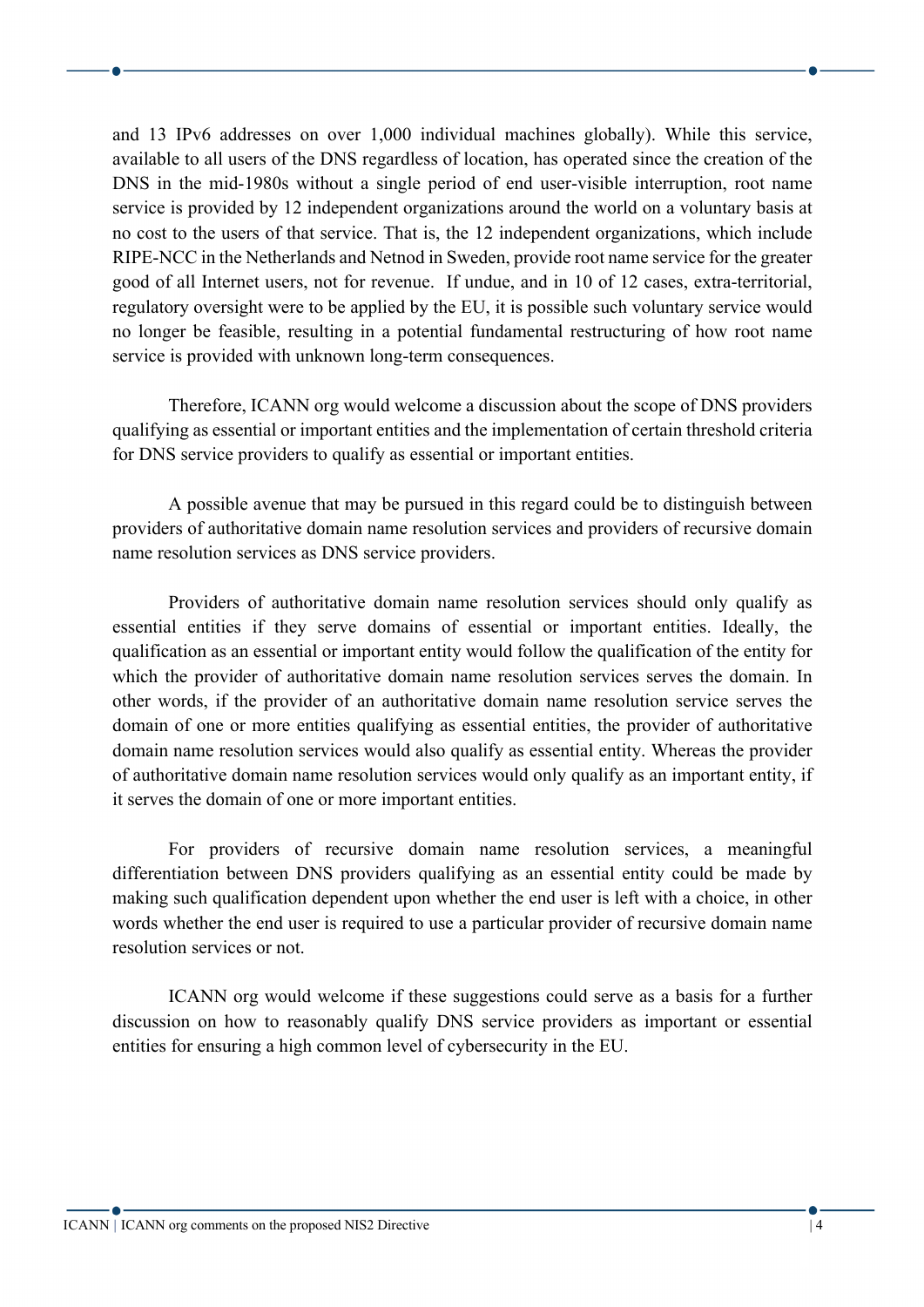- 3. Databases of Domain Names and Registration Data
- a. Publication of Domain Name Data That Fall Outside the Scope of EU Data Protection Rules

Art. 23 (4) and Recital 62 of the NIS 2 Directive require Member States to ensure that top-level domain (TLD) registries and the entities providing domain name registration services for the TLD publish available domain name registration data that fall outside the scope of EU data protection rules, in particular data concerning legal persons, without undue delay after the registration of a domain name.

In this regard, ICANN org wants to bring to the attention of the European Commission (EC) that even presumably non-personal data such as the legal persons' name may contain data that are to be considered personal data under EU data protection rules.2 The European Data Protection Board (EDPB) emphasized this in a 5 July 2018 letter to ICANN org,<sup>3</sup> stating that "[t]he mere fact that a registrant is a legal person does not necessarily justify unlimited publication of personal data relating to natural persons who work for or represent that organization, such as natural persons who manage administrative or technical issues on behalf of the registrant." Thus, Art. 23 (4) and Recital 62 raise a critical question: How should a differentiation between personal and non-personal data be accomplished? In addition, how would liability under EU data protection law be allocated if personal data are mistakenly published in this process?

To provide efficient access to domain name registration data for legitimate access seekers as required under the NIS 2 Directive, TLD registries and the entities providing domain name registration services must be able to automate such publication process to at least some degree.

Therefore, ICANN org would welcome additional clarification in the NIS 2 Directive regarding the circumstances, including specification of the potentially sufficient technical and organizational measures, in which publication in a GDPR and NIS 2 Directive-compliant manner could be achieved, and which data categories such publication should cover. Would it, for example, suffice to require registrants to confirm that data categories such as domain name, legal person name, and contact details do not include personal data (for example, via a "check the box" mechanism")? Consequently, domain name registration data, including domain names and names of legal persons, would only be published if registrants confirm that these data categories exclude personal data? Furthermore, the specification of the potentially sufficient technical and organizational measures to publish registration data should enable TLD registries

<sup>&</sup>lt;sup>2</sup> Cf. Opinion 5/2021 on the Cybersecurity Strategy and the NIS 2.0 Directive of the European Data Protection Supervisor, p. 12 et seq.: "*The EDPS equally recommends clarifying in greater detail which categories of data domain registration data (which do not constitute personal data) should be the subject of publication.*" <sup>3</sup> See 5 July 2018 letter from EDPB to ICANN org at

https://www.icann.org/en/system/files/correspondence/jelinek-to-marby-05jul18-en.pdf.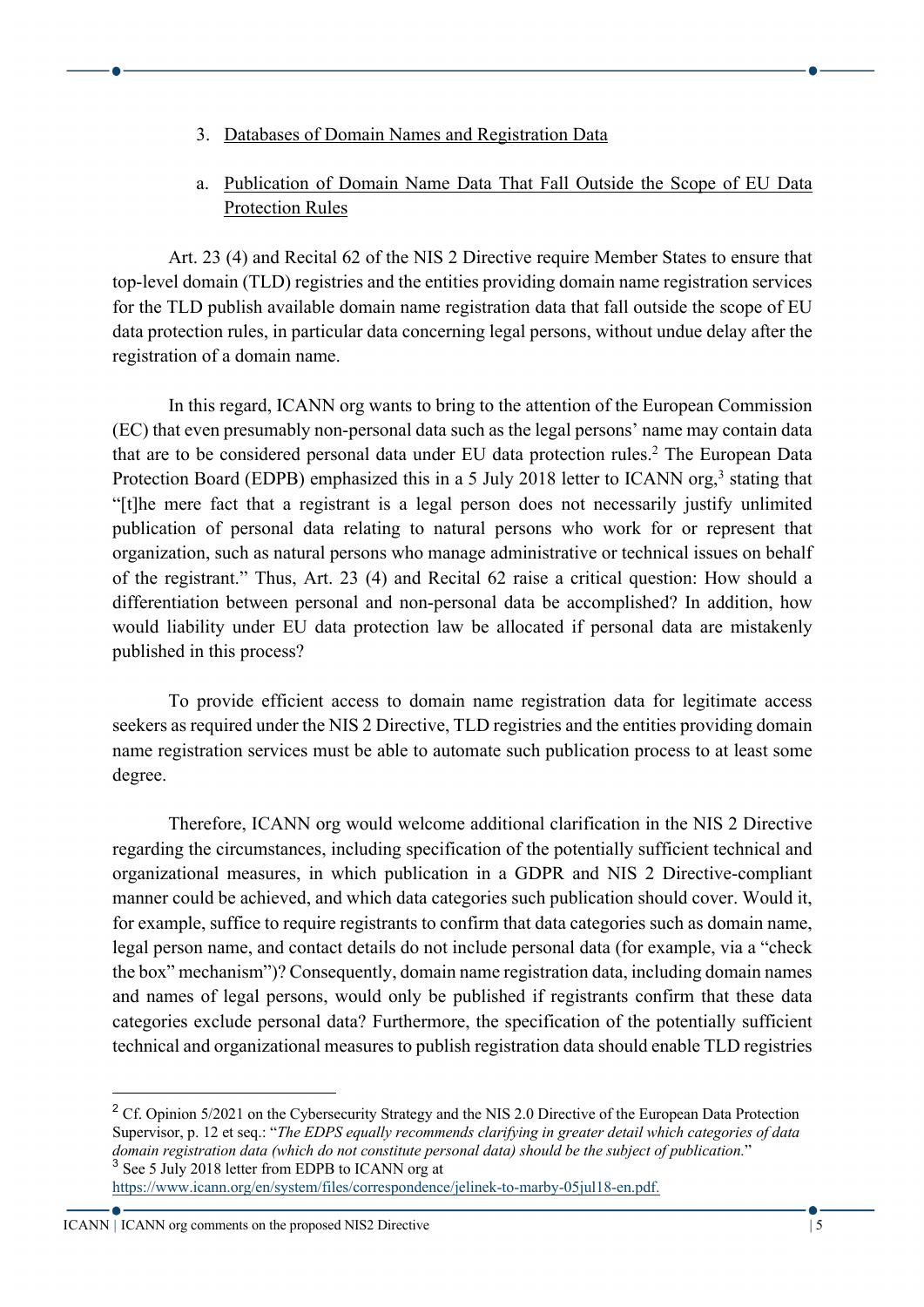and the entities providing domain name registration services for the TLD to demonstrate compliance with the NIS 2 Directive and implicitly the requirements of the GDPR on technical and organizational measures when personal data have been mistakenly marked by the registrant as not containing personal data and have therefore been published.

Another possible way to achieve the purpose of providing efficient access to domain registration data for legitimate access seekers in balance with the right to data protection and privacy would be to require Member States in the NIS 2 Directive to ensure that TLD registries and the entities providing domain name registration services for the TLD publish certain specified domain name registration data of legal persons (such as domain name and legal person name) regardless of whether such data contains personal data, taking into account that the potential encroachment upon the right to data protection and privacy with respect to such otherwise typically publicly available data categories is minimal and is therefore justifiable on the basis of legitimate interests. To prevent any misunderstanding, it should furthermore be clarified with regard to Art. 23(4) GDPR in connection with Recital 62 NIS 2 Directive that such publication requirement is a legal obligation for TLD registries and the entities providing domain name registration services for the TLD in terms of Art. 6 (1) c, and Art. 6(3) GDPR. This would legitimize the publication of certain specified domain name registration data of legal persons (such as domain name and legal person name) under Member State law, even in cases where such data categories contain personal data.

### b. Provide Access to Specific Domain Name Registration Data Upon Lawful and Duly Justified Requests of Legitimate Access Seekers

Art. 23 (5) in connection with Recital 62 of the NIS 2 Directive requires Member States to ensure that TLD registries and the entities providing domain name registration services for the TLD provide access to specific domain name registration data concerning natural persons to legitimate access seekers upon lawful and duly justified requests. This is similar to the current requirements concerning the provision of access to nonpublic gTLD registration data by gTLD registry operators and registrars under ICANN's Interim Registration Data Policy for  $gTLDs.<sup>4</sup>$ 

To enable TLD registries and the entities providing domain name registration services for the TLD to provide access to specific domain name registration data concerning natural persons to legitimate access seekers with the required legal certainty, it should be clarified that the national law of the Member States implementing the NIS 2 Directive requirement shall serve as a legal obligation in terms of Art. 6 (1) c, and Art.  $6(1)(3)$  GDPR, for example by explicitly stipulating this in Recital 62 and by deleting the passage "*in compliance with Union* 

<sup>&</sup>lt;sup>4</sup> See Interim Registration Data Policy for gTLDs (extending applicability of Temporary Specification for gTLD Registration Data), at https://www.icann.org/resources/pages/interim-registration-data-policyen#:~:text=This%20Interim%20Registration%20Data%20Policy,%2Dlevel%20domains%20(gTLDs). For specific requirements concerning access to non-public gTLD registration data, see Temporary Specification, at Annex A, Section 4, https://www.icann.org/resources/pages/gtld-registration-data-specs-en/#appendixA.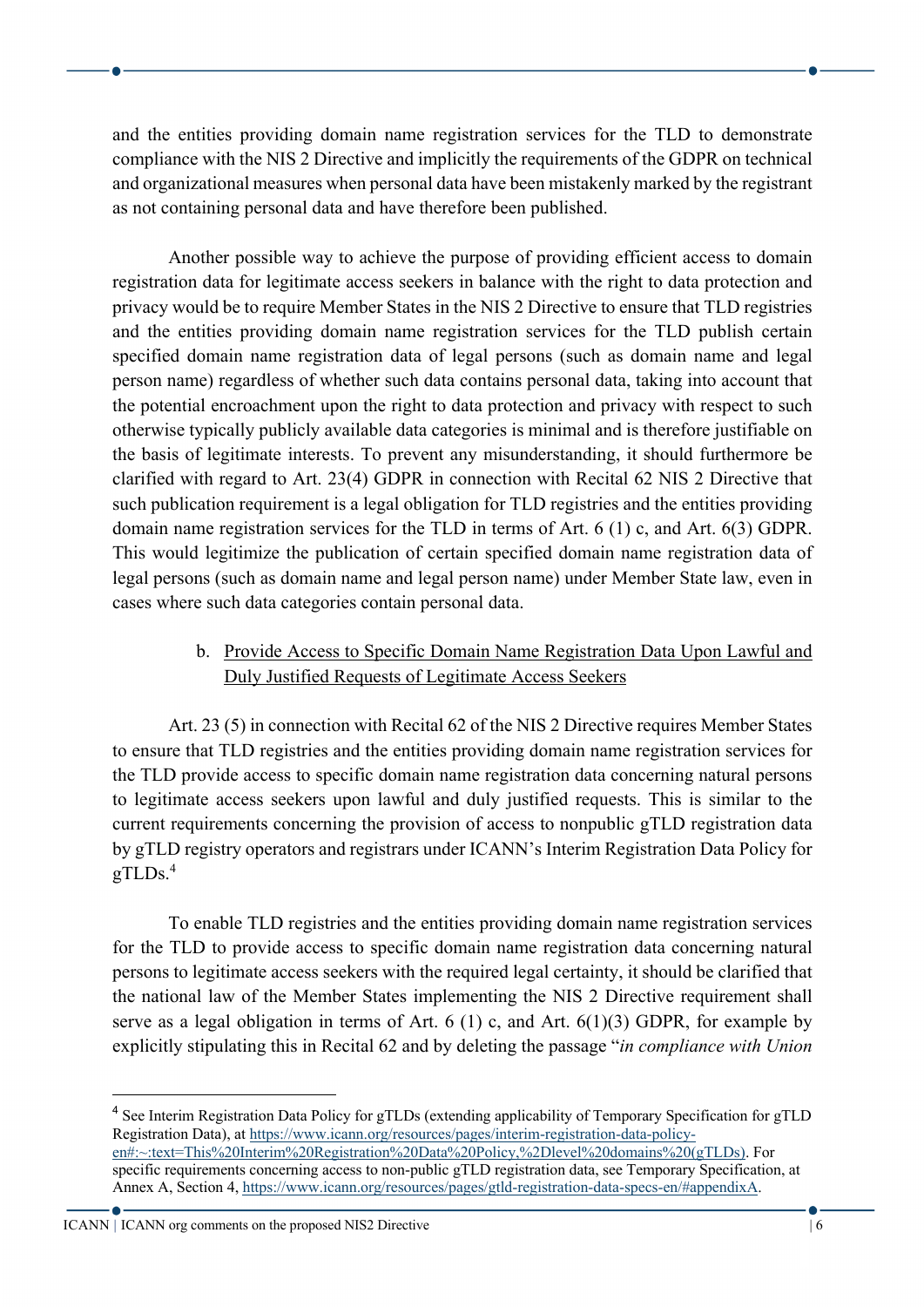*data protection law*" in Art. 23 (5) NIS 2 Directive. Further specifics surrounding this legal obligation would also need to be defined.

The addition "*in compliance with Union data protection law*" may be unnecessary. The GDPR applies to TLD registries and the entities providing domain name registration services for the TLD processing personal data contained in domain name registration data if this processing falls within the territorial scope of the GDPR, irrespective of whether this is provided for under the NIS 2 Directive or not. The addition "*in compliance with Union data protection law*" might be interpreted as stipulating an additional requirement for providing access to domain name registration data pursuant to Art. 23 (5) NIS 2 Directive. This would have the consequence that TLD registries and the entities providing domain name registration services for the TLD could not rely on Art. 6 (1) c GDPR for the provision of access to domain name registration data containing personal data.

In this scenario, TLD registries and the entities providing domain name registration services for the TLD would have to carry out a weighing of interests pursuant to Art. 6 (1) f GDPR, to determine whether they may provide access to legitimate access seekers. This would not only hinder the provision of access to domain name registration data in some cases, but also significantly slow down the process to provide access. This becomes even more apparent when taking into account the following aspects, which impair the goal of providing efficient access to domain name registration data for lawful access seekers:

- $\cdot$  It is not clear under Art. 6 (1) f GDPR whether and to which extent use cases can be established for the weighing of interests, or whether a weighing must be carried out in every individual case, thereby requiring a new assessment for every single request.
- It is not clear whether the automated provision of access would constitute automated individual decision-making under Art. 22 GDPR and therefore would be prohibited if publication is based on Art. 6 (1) f GDPR.

Additionally, to provide efficient access to domain name registration data containing personal data for lawful access seekers, TLD registries and the entities providing domain name registration services for the TLD must be able to automate these processes to at least some degree.

The GDPR specifically lifts the prohibition against automated individual decisionmaking for cases in which the controller has no decision-making power, namely whether or not to process personal data necessary to comply with a legal obligation under EU or EU Member State law to which the controller is subject (cf. Art. 22 (2) b GDPR). However, EU data protection law requires that the EU or EU Member State law provides for suitable measures to safeguard the data subject's rights and freedoms and legitimate interests (cf. Art. 22 (2) b GDPR). Such safeguarding measures are currently missing in the NIS 2 Directive and should be added along with an obligation for the Member States to ensure that TLD registries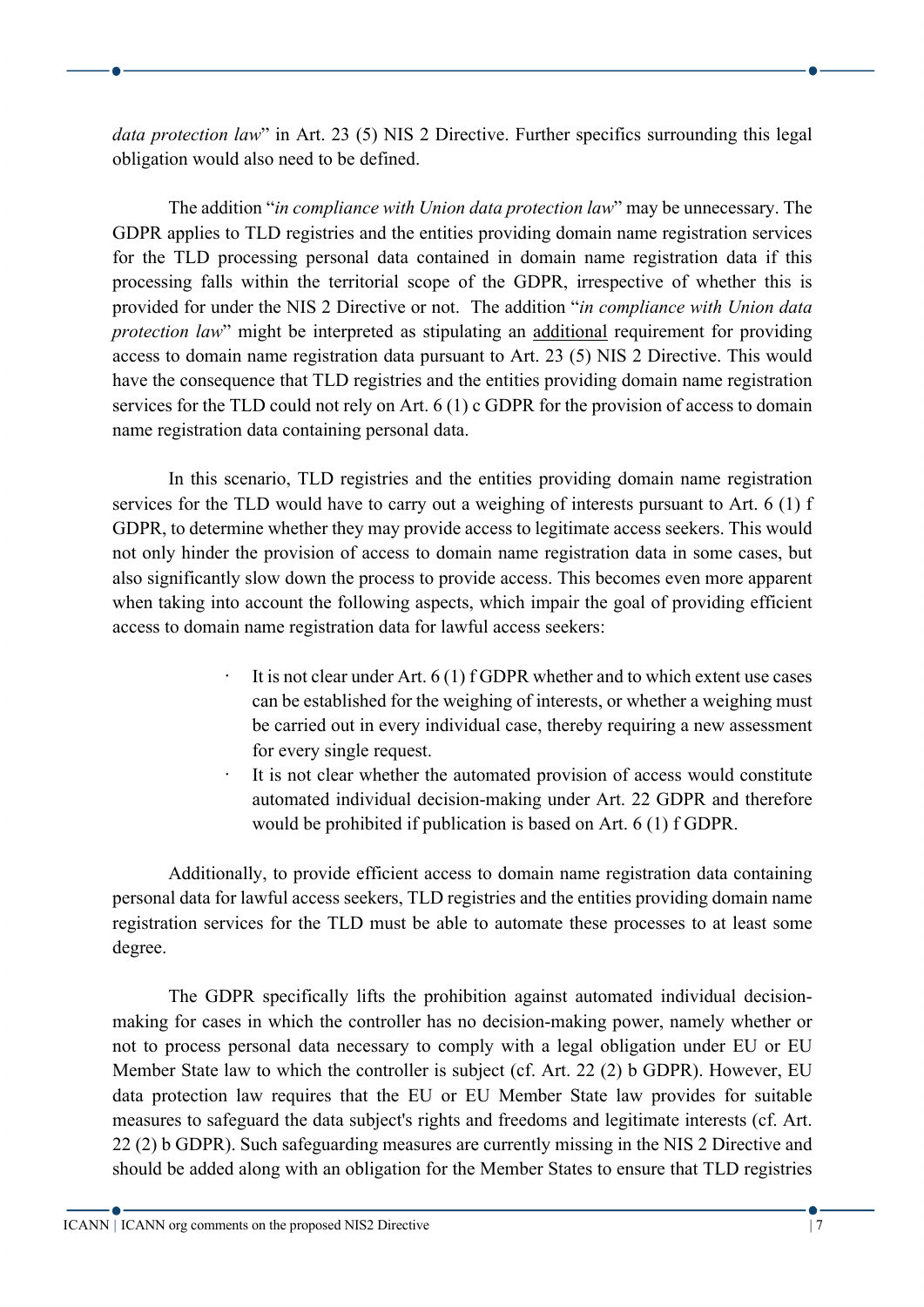and the entities providing domain name registration services for the TLD are able to automate these processes to at least some degree.

#### c. Completeness and Accuracy of Domain Name Registration Data

Art. 23 (1) NIS 2 Directive requires Member States to ensure that TLD registries and the entities providing domain name registration services for the TLD collect and maintain accurate and complete domain name registration data in a "dedicated database facility with due diligence" subject to EU data protection law, with respect to data that are personal data. According to Recital 61 of the NIS 2 Directive, TLD registries and the entities providing domain name registration services for the TLD shall even "*guarantee"* the integrity and availability of domain name registration data.

No body or company, including TLD registries and the entities providing domain name registration services for the TLD, can *guarantee* the integrity and availability of domain name registration data. However, TLD registries and the entities providing domain name registration services for the TLD are required under the GDPR (and, for entities providing gTLD domain name registration services pursuant to agreements with ICANN) to implement technical and organizational measures appropriate to the risk to safeguard the integrity and availability of domain name registration data that they receive. Therefore, ICANN org suggests to delete "*and guarantee the integrity and availability of*" in Recital 61. Within the scope of applicability of the GDPR, the requirement to implement appropriate technical and organizational measures for the security of personal data already applies irrespectively to TLD registries and the entities providing domain name registration services for the TLD, pursuant to Art. 32 GDPR.

Furthermore, requiring TLD registries and the entities providing domain name registration services for the TLD to collect and maintain data "in a dedicated database facility" does not necessarily foster the integrity and availability of domain name registration data. Limiting storage to a dedicated database facility may even be counterproductive to the integrity and availability of domain name registration data, as any interference with such dedicated database facility would endanger the integrity and availability of all domain name registration data. This requirement might also be understood as permitting only storage in an "on premise" database facility, but not in a cloud-based database. Again, with respect to registration data containing personal data, TLD registries and the entities providing domain name registration services for the TLD are already required to implement technical and organizational measures appropriate to the risk to safeguard the integrity and availability of domain name registration data under the GDPR. With regard to the ongoing technical development, they should be left with discretion to determine the appropriate technical and organizational means to ensure the integrity and availability of domain name registration data.

As a further point, it is unclear to what the addition to collect and maintain domain name registration data "*with due diligence subject to Union data protection law as regards data which are personal data*" relates. This could be read to apply to either the accuracy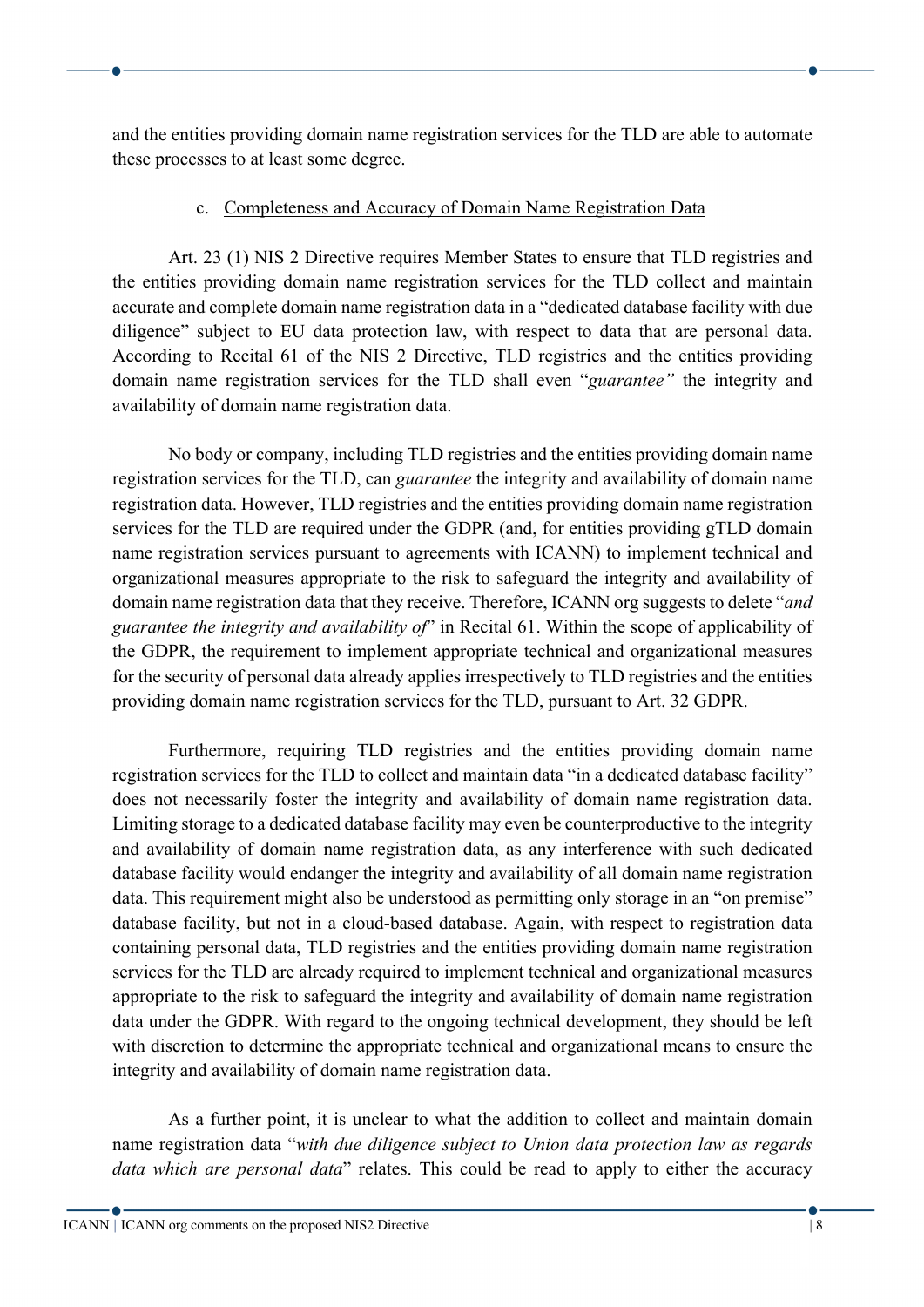principle or the storage in a dedicated database facility. The addition seems to be unnecessary and misleading. TLD registries and the entities providing domain name registration services for the TLD which process personal data subject to the GDPR have to comply with the relevant GDPR provisions irrespective of this addition. However, by referring to EU data protection law such addition creates uncertainties regarding the scope of the accuracy principle under Art. 23 (1) NIS 2 Directive, in particular whether the accuracy principle stipulated in Art. 23 (1) NIS 2 Directive only relates to personal data or to all domain name registration data. ICANN org would assume that all domain name registration data shall be accurate.

Therefore, ICANN org suggests to delete "*in a dedicated database facility with due diligence subject to Union data protection law as regards data which are personal data"* in Art. 23 (1) and Recital 61 of the NIS 2 Directive.

In addition, ICANN org suggests that the NIS 2 Directive should specify or require EU Member States to specify minimum data categories for domain name registration data to be considered complete to avoid any conflict with the data minimization principle under the GDPR, which could require TLD registries and the entities providing domain name registration services for the TLD not to collect and maintain certain data categories which may, however, be required by legitimate access seekers for their lawful request.

ICANN org would suggest that complete domain name registration data could include the following data categories, as identified by the ICANN community's Expedited Policy Development Process (EPDP) on the Temporary Specification for gTLD Registration Data's Phase 1 Final Report,<sup>5</sup> at recommendation 5:

- Domain Name
- Registrar Registration Data (WHOIS) Server
- Registrar URL
- Registrar Registration Expiration Date
- Registrar
- Registrar IANA ID
- Registrar Abuse Contact Email
- Registrar Abuse Contact Phone
- Reseller (where applicable)
- Domain Status(es)
- Registrant Name
- Registrant Organization (where applicable)
- Registrant Postal Address
- Registrant Country
- Registrant Phone
- **Registrant Email**

<sup>5</sup> See EPDP Phase 1 Final Report at https://gnso.icann.org/sites/default/files/file/field-file-attach/epdp-gtldregistration-data-specs-final-20feb19-en.pdf.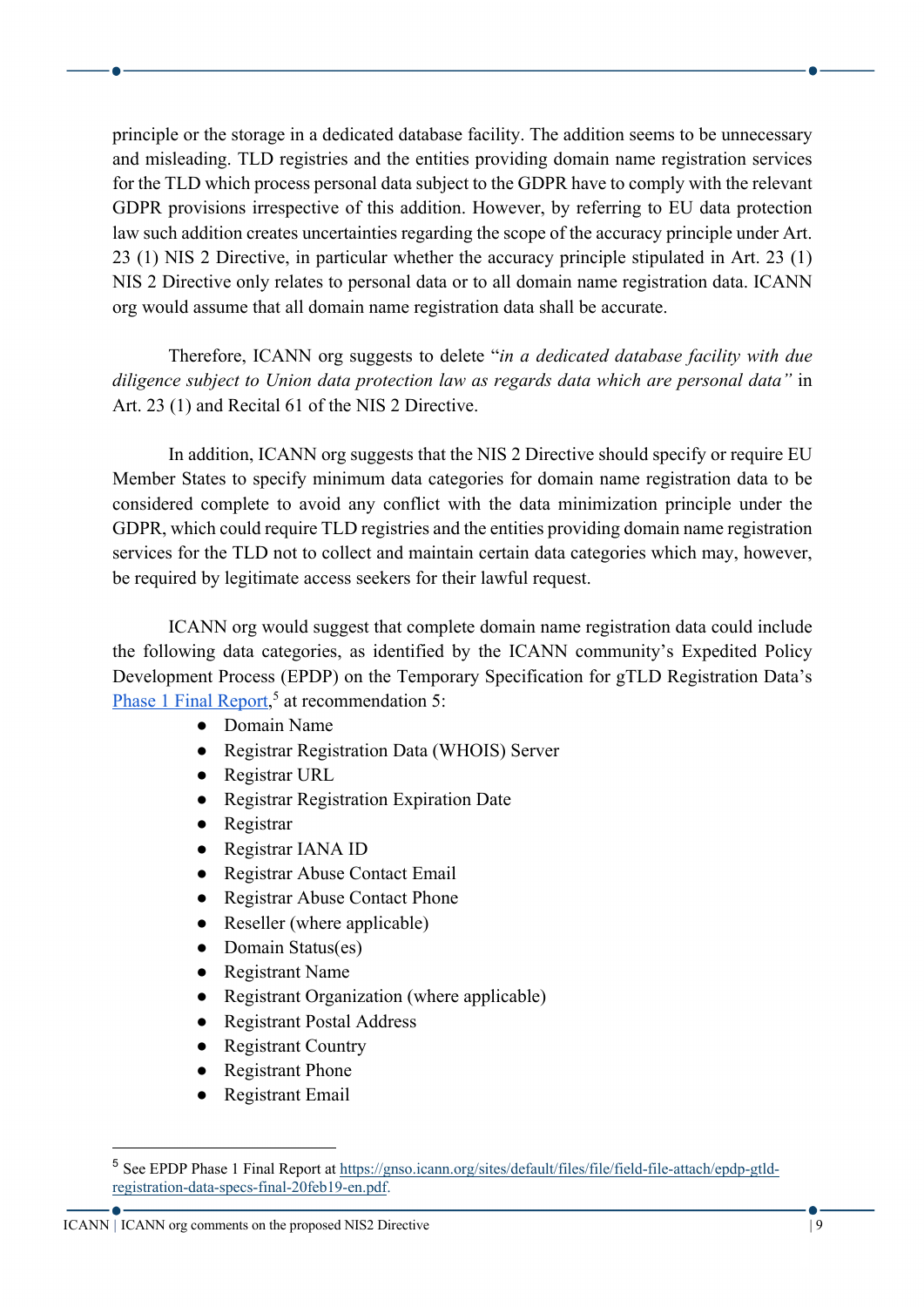# d. Acknowledging a Reliable, Resilient and Secure Domain Name System as an Important Public Interest

In Recital 15, the NIS 2 Directive already acknowledges that upholding and preserving a reliable, resilient, and secure domain name system (DNS) is a key factor in maintaining the integrity of the Internet and is essential for its continuous and stable operation, on which the digital economy and society depend.

The DNS is transnational, and the TLD registries and the entities providing domain name registration services for the TLD operate globally (cf. Recital 64 of the NIS 2 Directive), having to comply with requests from legitimate access seekers from different jurisdictions in the world.

In this regard ICANN org has already addressed its concerns regarding the strict requirements for international data transfers stipulated by the European Data Protection Board (EDPB) in its "Recommendations 01/2020 on measures that supplement transfer tools to ensure compliance with the EU level of protection of personal data" following the invalidation of the EU-US Privacy Shield in the *Schrems II* decision of the Court of Justice of the EU (CJEU). These concerns are particularly critical with regard to the Use Cases 6 (Transfer to cloud services providers or other processors which require access to data in the clear) and 7 (Remote access to data for business purposes), for which the EDPB has determined that no effective supplementary technical measures could be found to ensure an essentially equivalent level of protection for the data transferred to a third country.

To enable TLD registries and the entities providing domain name registration services for the TLD to uphold and preserve a reliable, resilient, and secure domain name system (DNS), TLD registries and the entities providing domain name registration services for the TLD must be able to transfer registration data, which may or may not include personal data, internationally. To this end, specifically acknowledging the importance of upholding and preserving a reliable, resilient, and secure DNS as an important public interest would enable TLD registries and the entities providing domain name registration services for the TLD to transfer personal data internationally, if the requirements of Art. 49 (1) d GDPR are met, thereby paving a way for the necessary international operation of the DNS in the aftermath of the *Schrems II* ruling.

# e. Defining Unspecified Terms

Art. 23 NIS 2 Directive contains many undefined and unspecified terms. To ensure a proper and streamlined application within the EU, the NIS 2 Directive should clarify at least the following terms:

> · Art. 23 (1) NIS 2 Directive requires to collect "*complete domain name registration data.*" According to Art. 23 (2) NIS 2 Directive EU Member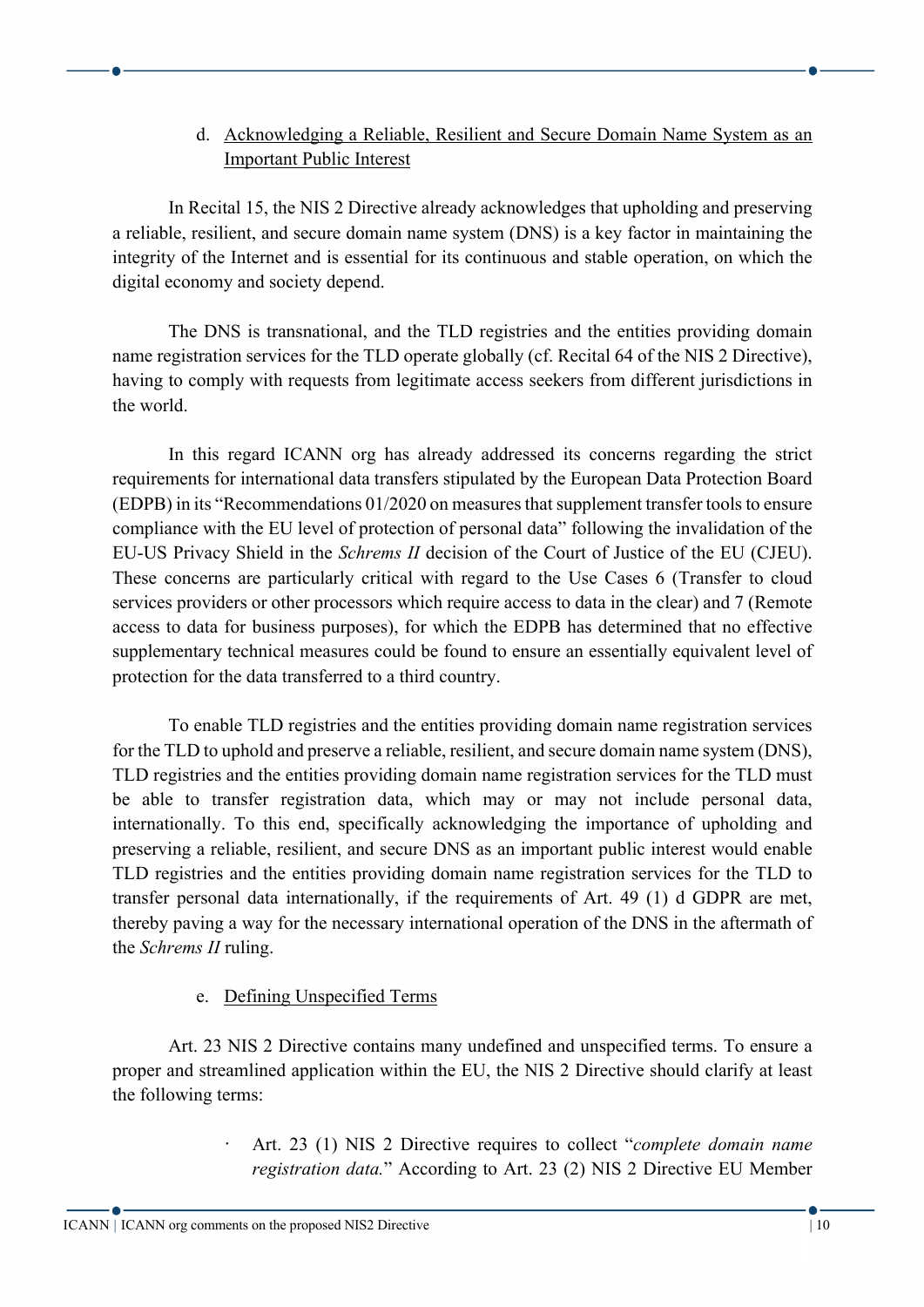States shall ensure that registration data includes "*relevant information to identify and contact the holders of the domain names and the points of contact administering the domain names under the TLDs."*

As mentioned in the foregoing point c, ICANN org suggests that the NIS 2 Directive should specify minimum categories for the domain name registration data to be considered complete in terms of the NIS2 Directive.<sup>6</sup>

Clarification of minimum data categories, for example in Recital 62, would help to streamline application across the EU, thereby making access to domain name registration data more efficient, and prevent any misunderstanding and dispute when having to weigh the completeness of domain name registration data against the data minimization principle under the GDPR.

· Art. 23 (4) NIS 2 Directive requires to "*publish (…) domain registration data which are not personal data.*"

There is no clear-cut line between personal and non-personal data, even in connection with legal person names and domain names.<sup>7</sup> ICANN org therefore suggests specifically stipulating which data categories should be published following the registration of a domain name such as, for example, name and domain name of legal persons as well as the contact details. With regard to contact details, Art. 24 (4) NIS 2 Directive could include the exception that only the provision of non-personal contact details is required.

· Art. 23 (5) NIS 2 Directive requires *"TLD registries and the entities providing domain name registration services for the TLD to provide access to specific domain name registration data upon lawful and duly justified requests of legitimate access seekers, in compliance with Union data protection law."*

It should be clarified to which data categories "specific" domain name registration data relates. A list of the minimum data categories to which access must be provided or examples of minimum requirements should be specified,

<sup>&</sup>lt;sup>6</sup> Cf. Opinion 5/2021 on the Cybersecurity Strategy and the NIS 2.0 Directive of the European Data Protection Supervisor, p. 12: "*The EDPS recommends clearly spelling out what constitutes "relevant information" for purposes of this provision, including personal data, taking into account the principles of necessity and proportionality. Doing so would promote legal certainty, as well as a ensuring a consistent approach across the EU's 27 Member States*."

<sup>&</sup>lt;sup>7</sup> Cf. Opinion 5/2021 on the Cybersecurity Strategy and the NIS 2.0 Directive of the European Data Protection Supervisor, p. 12 et seq.: "*The EDPS equally recommends clarifying in greater detail which categories of data domain registration data (which do not constitute personal data) should be the subject of publication.*"